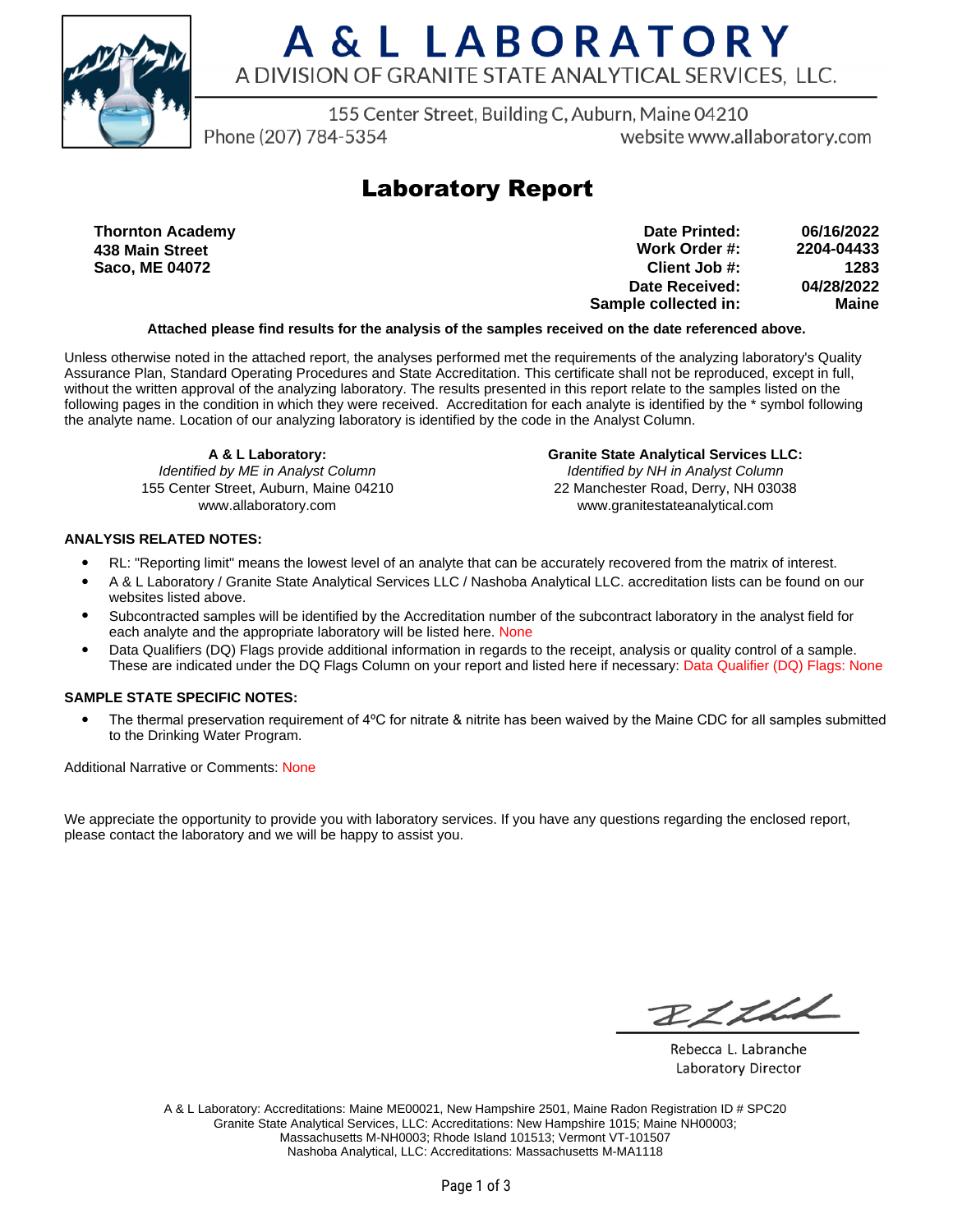

# A & L LABORATORY A DIVISION OF GRANITE STATE ANALYTICAL SERVICES, LLC.

155 Center Street, Building C, Auburn, Maine 04210

Phone (207) 784-5354

website www.allaboratory.com

**CERTIFICATE OF ANALYSIS FOR DRINKING WATER**

| <b>DATE PRINTED:</b><br><b>CLIENT NAME:</b>                                                      | 06/16/2022<br><b>Thornton Academy</b>                    |                              |             |                                     |               |                                                                                                                   |                      | Legend<br>Lead Above 4 ppb | ♦                                                       |                          |         |
|--------------------------------------------------------------------------------------------------|----------------------------------------------------------|------------------------------|-------------|-------------------------------------|---------------|-------------------------------------------------------------------------------------------------------------------|----------------------|----------------------------|---------------------------------------------------------|--------------------------|---------|
| <b>CLIENT ADDRESS:</b>                                                                           | 438 Main Street<br>Saco, ME 04072                        |                              |             |                                     |               |                                                                                                                   |                      | Lead Above 15 ppb          |                                                         | ⊗                        |         |
| <b>METHOD:</b><br><b>EPA ACTION LEVEL:</b><br><b>MAINE GUIDELINE:</b><br><b>REPORTING LIMIT:</b> | <b>EPA 200.8</b><br>15 ppb<br>4 ppb<br>1 ppb             |                              |             |                                     |               | <b>DATE AND TIME RECEIVED:</b><br><b>ANALYSIS PACKAGE:</b><br><b>RECEIPT TEMPERATURE:</b><br><b>CLIENT JOB #:</b> |                      |                            | 04/28/2022<br>Maine Schools-Lead<br>14° CELSIUS<br>1283 |                          | 11:00AM |
| Sample ID#                                                                                       | <b>Location</b>                                          | Sample Outlet<br><b>Type</b> | <b>Type</b> | Date - Time<br><b>Water Sampled</b> | <b>Result</b> | <b>Test Units Pass</b>                                                                                            |                      | <b>DQ</b><br>/Fail Flag    | <b>Analyst</b>                                          | Date - Time<br>Analyzed  |         |
| 2204-04433-001 SB111 sink #8                                                                     |                                                          |                              | 0T          | 04/27/2022 07:00AM                  | 430           | ppb                                                                                                               | $\otimes$            |                            |                                                         | DR-NH 06/15/2022 05:44PM |         |
| 2204-04433-002 SB218 wall sink                                                                   |                                                          | ı                            | 0T          | 04/27/2022 06:52AM                  | 15.1          | ppb                                                                                                               | $\otimes$            |                            |                                                         | DG-NH 06/11/2022 01:15AM |         |
|                                                                                                  | 2204-04433-003 SB218 sink in table                       |                              | 0T          | 04/27/2022 06:52AM                  | 10.7          | ppb                                                                                                               | ♦                    |                            |                                                         | DG-NH 06/11/2022 01:19AM |         |
| 2204-04433-004 SB217                                                                             |                                                          | ı                            | 0T          | 04/27/2022 06:50AM                  | 9.2           | ppb                                                                                                               | $\bigcirc$           |                            |                                                         | DG-NH 06/11/2022 01:30AM |         |
| 2204-04433-005 SB202                                                                             |                                                          | $\overline{\phantom{a}}$     | 0T          | 04/27/2022 06:48AM                  | 221           | ppb                                                                                                               | $\otimes$            |                            |                                                         | DG-NH 06/11/2022 01:34AM |         |
| 2204-04433-006 SB203 sink #1                                                                     |                                                          | I                            | 0T          | 04/27/2022 06:35AM                  | 85.3          | ppb                                                                                                               | $\otimes$            |                            |                                                         | DG-NH 06/11/2022 01:44AM |         |
| 2204-04433-007 SB203 sink #2                                                                     |                                                          |                              | 0T          | 04/27/2022 06:36AM                  | 365           | ppb                                                                                                               | $\otimes$            |                            |                                                         | DG-NH 06/11/2022 01:48AM |         |
| 2204-04433-008 SB203 sink #3                                                                     |                                                          | Ī                            | 0T          | 04/27/2022 06:37AM                  | 18.2          | ppb                                                                                                               | $\otimes$            |                            |                                                         | DG-NH 06/11/2022 01:52AM |         |
| 2204-04433-009 SB203 sink #4                                                                     |                                                          |                              | 0T          | 04/27/2022 06:38AM                  | 50.9          | ppb                                                                                                               | $\overline{\otimes}$ |                            |                                                         | DG-NH 06/11/2022 01:55AM |         |
| 2204-04433-010 SB203 sink #5                                                                     |                                                          | I                            | 0T          | 04/27/2022 06:39AM                  | 29.7          | ppb                                                                                                               | $\otimes$            |                            |                                                         | DG-NH 06/11/2022 01:59AM |         |
| 2204-04433-011 SB203 sink #6                                                                     |                                                          |                              | 0T          | 04/27/2022 06:40AM                  | 166           | ppb                                                                                                               | $\pmb{\otimes}$      |                            |                                                         | DG-NH 06/11/2022 02:02AM |         |
| 2204-04433-012 SB203 sink #7                                                                     |                                                          | I                            | 0T          | 04/27/2022 06:40AM                  | 132           | ppb                                                                                                               | $\otimes$            |                            |                                                         | DG-NH 06/11/2022 02:06AM |         |
| 2204-04433-013 SB203 sink #8                                                                     |                                                          |                              | 0T          | 04/27/2022 06:41AM                  | 1020          | ppb                                                                                                               | $\overline{\otimes}$ |                            |                                                         | DG-NH 06/13/2022 12:58PM |         |
| 2204-04433-014 SB203 sink #9                                                                     |                                                          | I                            | 0T          | 04/27/2022 06:41AM                  | 150           | ppb                                                                                                               | $\otimes$            |                            |                                                         | DR-NH 06/11/2022 10:04AM |         |
| 2204-04433-015 SB203 sink #10                                                                    |                                                          |                              | 0T          | 04/27/2022 06:42AM                  | 159           | ppb                                                                                                               | $\pmb{\otimes}$      |                            |                                                         | DR-NH 06/11/2022 10:07AM |         |
| 2204-04433-016 SB203 sink #12                                                                    |                                                          | ı                            | 0T          | 04/27/2022 06:43AM                  | 933           | ppb                                                                                                               | $\otimes$            |                            |                                                         | DR-NH 06/11/2022 10:10AM |         |
| 2204-04433-017 SB203 sink #13                                                                    |                                                          | $\overline{\phantom{a}}$     | 0T          | 04/27/2022 06:44AM                  | 230           | ppb                                                                                                               | $\pmb{\otimes}$      |                            |                                                         | DR-NH 06/11/2022 10:13AM |         |
| 2204-04433-018 SB203 sink #14                                                                    |                                                          | I                            | 0T          | 04/27/2022 06:45AM                  | 993           | ppb                                                                                                               | $\otimes$            |                            |                                                         | DR-NH 06/11/2022 10:16AM |         |
| 2204-04433-019 SB203 sink #15                                                                    |                                                          |                              | 0T          | 04/27/2022 06:45AM                  | 262           | ppb                                                                                                               | $\otimes$            |                            |                                                         | DR-NH 06/11/2022 10:19AM |         |
| 2204-04433-020 SB203 sink #16                                                                    |                                                          | I                            | 0T          | 04/27/2022 06:46AM                  | 332           | ppb                                                                                                               | $\otimes$            |                            |                                                         | DR-NH 06/11/2022 10:22AM |         |
| 2204-04433-021 SB203 sink #17                                                                    |                                                          |                              | 0T          | 04/27/2022 06:46AM                  | 477           | ppb                                                                                                               | $\otimes$            |                            |                                                         | DR-NH 06/11/2022 10:25AM |         |
|                                                                                                  | 2204-04433-022 SB 2nd floor boys<br>bathroom left sink   | I                            | 0T          | 04/27/2022 06:30AM                  | 1.8           | ppb                                                                                                               |                      |                            |                                                         | DR-NH 06/11/2022 10:27AM |         |
|                                                                                                  | 2204-04433-023 SB 2nd floor boys<br>bathroom middle sink | ı                            | 0T          | 04/27/2022 06:30AM                  | $1$           | ppb                                                                                                               |                      |                            |                                                         | DR-NH 06/11/2022 10:30AM |         |
|                                                                                                  | 2204-04433-024 SB 2nd floor boys<br>bathroom right sink  | ı                            | 0T          | 04/27/2022 06:31AM                  | <1            | ppb                                                                                                               |                      |                            |                                                         | DR-NH 06/11/2022 10:45AM |         |

BLLLL

Rebecca L. Labranche Laboratory Director